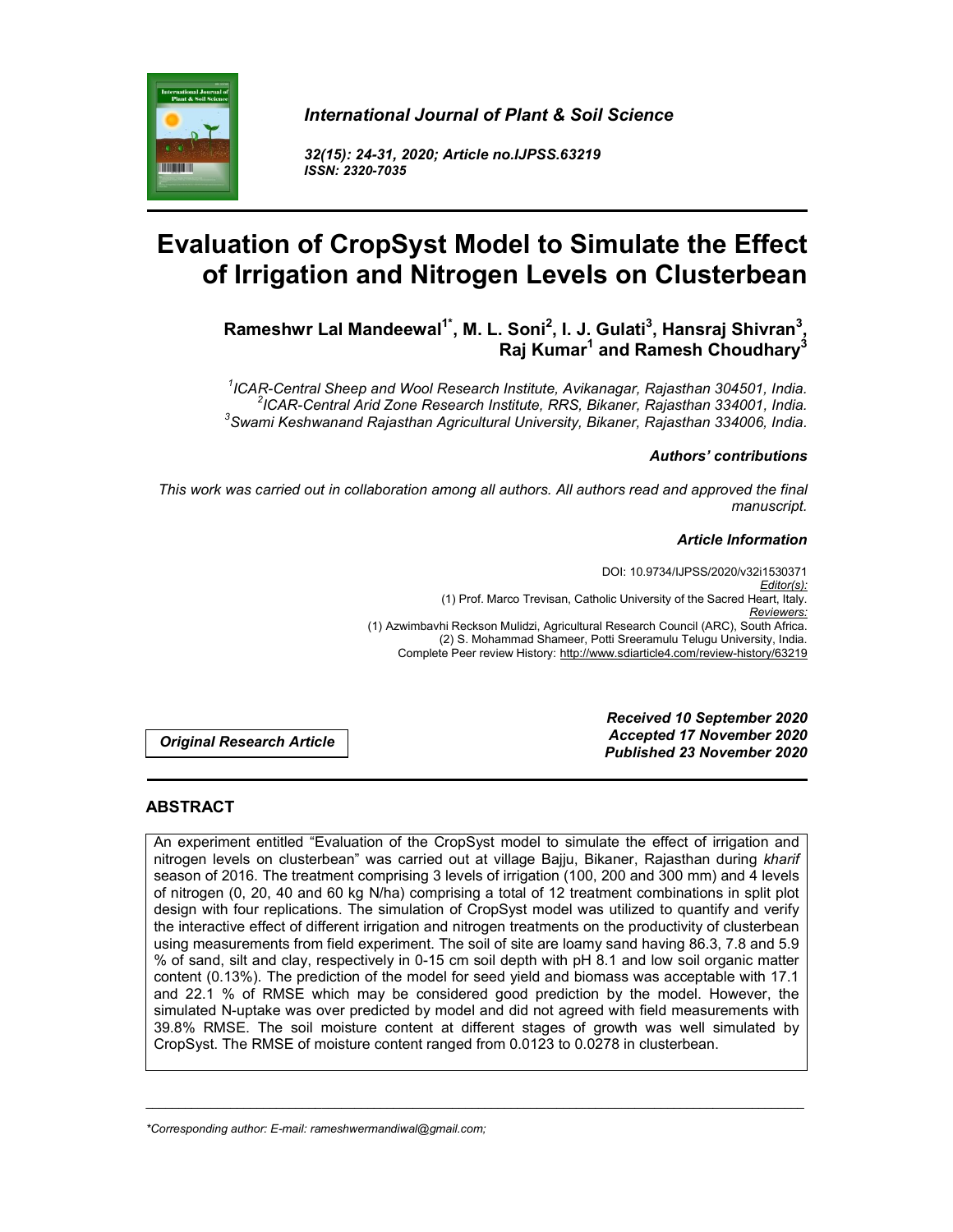*Keywords: CropSyst; irrigation; model; nitrogen; simulation.*

### **1. INTRODUCTION**

Rajasthan is predominantly a rainfed state and precipitation being major source of annual renewable water supply. The total water resources of state account for 45.09 BCM (billion cubic metre), consisting 33.94 BCM (billion cubic metre) share by surface water resources and 11.15 BCM (billion cubic metre) by groundwater resources. The overall utilization of water resources is 81% being 71% for surface water and 104% of groundwater resources. With the fast increasing population the water availability in the state is decreasing at an alarming rate and water scarcity is growing rapidly. According to an estimate, in the year 2001, the annual per capita water availability was 840  $m^3$  and expected to be as low as  $439 \text{ m}^3$  by 2050 (Vision 2004a, 2004b,  $X^{th}$  Five Year Plan). The situation of groundwater resources is very critical in the state. Out of total 237 groundwater blocks of the state, the number of safe blocks reduced to 162 to only 32 from 1984 to 2004, whereas in the same period the numbers of dark blocks has increased from 22 to 140. At present  $\sim$  80.4% of groundwater blocks of state fall under category of dark and critical. Water scarcity threatens food security for millions of people particularly in the arid and semi-arid regions. A major constraint to increase the food grain production in arid Rajasthan is limited surface water availability. Furthermore, the current irrigation systems in Rajasthan state are causing environmental problems of rising and declining groundwater levels, water logging and salinization.

In order to improve water management and its productivity it needs to reveal the cause–effect relationships between hydrological variables such as evaporation, transpiration, percolation and biophysical variables such as dry matter and grain yields under different eco-hydrological conditions [1]. Measurements of the required hydrological variables under field conditions are difficult, and need sophisticated instrumentation. Moreover, field experiments yielding site-specific information are very expensive, laborious and time consuming. However, suitable models like the CropSyst in combination with field experiments offer the opportunity to gain detailed insights into the system behaviour in space and time. CropSyst [2] is a process-based model to simulate crop growth and water dynamics in the soil-plant atmosphere continuum. The accuracy of these predictive models depends upon the

proper identification of input parameters. Previous work done on improving water productivity through modeling approaches showed that the CropSyst model can be applied successfully for simulating clusterbean yield with recommended farmers practices [3]. However, little work has been done on validation of the model with different crop management scenarios. The study will offer future opportunities to evaluate the effects of management practices and climate variability on crop yields, water balance components and water productivity, which are impossible to assess at present due to limited work on simulation models in this region. Drawing on these insights, the study was planned to evaluate CropSyst model to simulate the effect of irrigation and nitrogen levels on clusterbean.

CropSyst is a multi-year, multi-crop, daily time step cropping systems simulation model developed to serve as an analytical tool to study the effect of climate, soils, and management on cropping systems productivity and the environment. CropSyst simulates the soil water budget, crop phenology, canopy and root growth, biomass production, crop yield, residue production and decomposition, soil erosion by water, and salinity. These processes are affected by weather, soil characteristics, crop characteristics, and cropping system management options including crop rotation, cultivar selection, irrigation, nitrogen fertilization, soil and irrigation water salinity, tillage operations, and residue management. The development of CropSyst started in the early 1990s. The motivation for its development was based on the observation that there was a niche in the demand for cropping systems models, particularly those featuring crop rotation capabilities, which was not properly served. Efficient cooperation among researchers from<br>several world bocations, a free distribution locations, a free distribution policy, active cooperation of model developers and users in specific projects, and careful attention to software design from the onset allowed for rapid and cost-effective progress. Another important factor was the advantage of learning from a rich history of crop modelling efforts. Attention to a balance between the incorporation of sound science in the models and the utilization of adequate software design practices has been a trait of CropSyst since the beginning of its development. In this regard, it shares somewhat common objectives with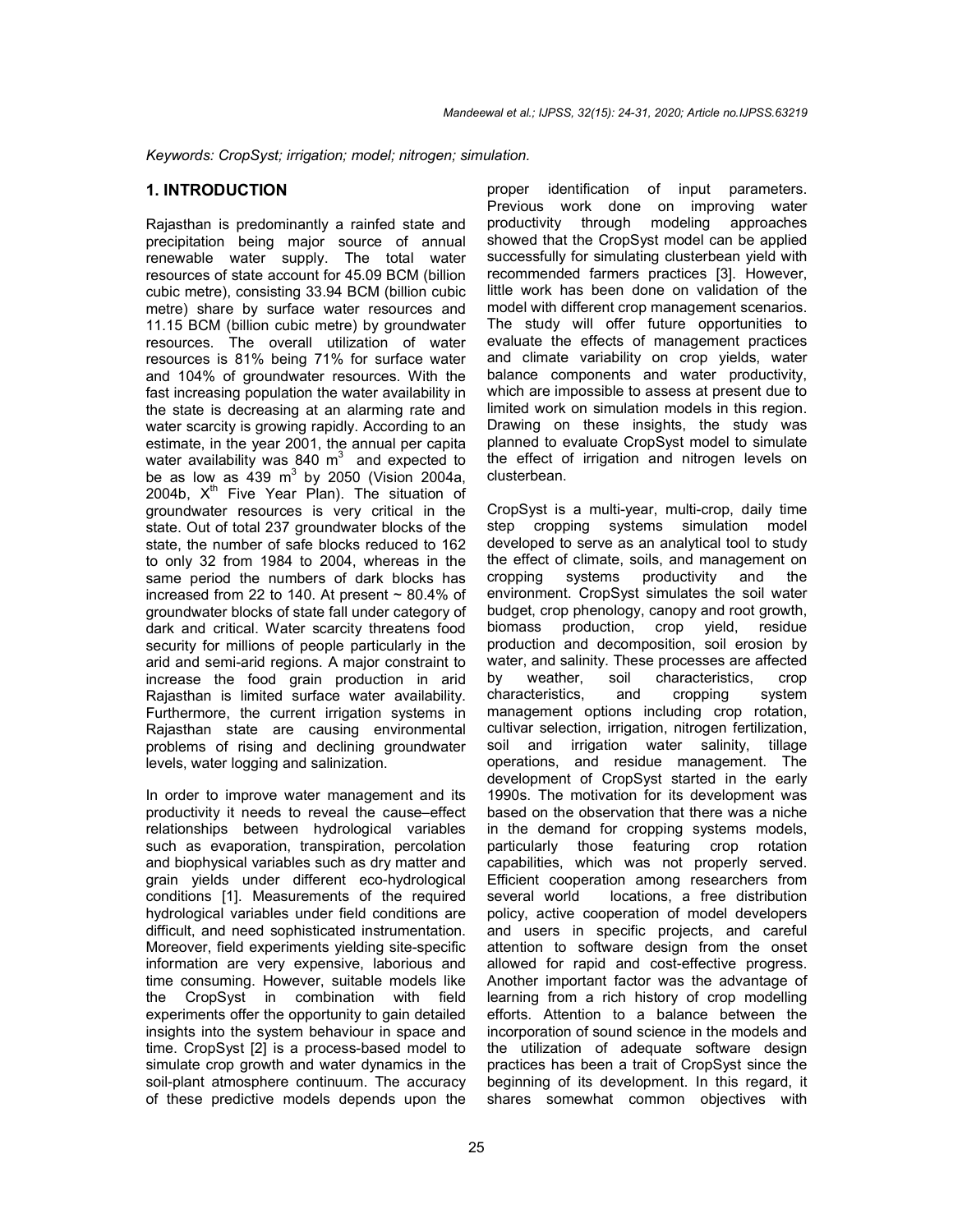APSIM [4,5], a modelling approach that has evolved to place substantial resources in the development of quality software engineering practices.

# **2. MATERIALS AND METHODS**

An experiment on farmer field was conducted during *kharif* 2016 at village Bajju in Bikaner district of Rajasthan. Soil physical (texture and bulk density) and chemical (pH, EC, CEC, ammonical-nitrogen and nitrate nitrogen) ammonical-nitrogen and nitrate nitrogen) properties of experimental field were determined up to 1.0 m depth following the standard procedures (Table 1). The sand, silt and clay contents were determined with Hydrometer method [6], bulk density with core method [7], EC was measured with conductivity meter and pH with pH meter [8], OC by Wet digestion method [9]. Ammonical nitrogen was determined by Nessler's method [10] and nitrate nitrogen was determined by Phenoldisulphonic acid method [11,12]. The field capacity was determined in the field by covering the fully saturated soil surface with a polythene sheet and measuring the moisture content after 24-72 hours depending on soil type. In order to ascertain the physicochemical characteristics, soil samples were collected from different spots of the experimental field. Field was prepared with two disking, followed by harrowing and planking. The field experiment on clusterbean was laid out with 3 levels of irrigation i.e. 100, 200 an 300 mm and 4 levels of nitrogen i.e. 0, 20, 40 and 60 kg N  $ha^{-1}$ in split plot design with four replications. Clusterbean cultivar RGC 1038 was sown during August, 2016. The crop was sown at a spacing of 30 x 10 cm distance using 20 kg/ha seed rate. Half dose of nitrogen was applied as a basal dose through urea prior to sowing and the remaining half dose of nitrogen was top dressed through urea at second irrigation as per treatment which treatment (Nitrogen i.e. 0, 20, 40 and 60 kg N ha<sup>-1</sup>). The irrigation was applied in the field as per treatments. The crop was harvested during last week of October, 2016. Plant phenological stages and climate factors were recorded during the crop season.

## **2.1 Description of CropSyst Model**

CropSyst model will be applied to carry out the research study. The model has been developed to serve as an analytic tool to study the effect of cropping systems management on productivity and the environment. The version 4.15.24 of CropSyst crop model [13] was used to simulate

yield and water productivity for clusterbean. The CropSyst model was calibrated on yield of clusterbean using the observed phenological parameters (emergence, flowering, grain filling and physiological maturity) and harvest index of clusterbean from the experiment. The other parameters for the crop file were taken as default with slight adjustments. These adjustments were made within the range from the reported elsewhere [14] so that the periodic crop growth like phenological stages, periodic biomass and final grain yield were matched with the experimentally observed values. The crop parameters used in the model are given in Table 2. During the first step simulated phenological stages (germination, flowering and physiological maturity) were matched with the observed by adjusting the degree days. The degree days were 300 for beginning of flowering, 350 for grain filling and 400 for physiological maturity, respectively.

# **3. RESULTS AND DISCUSSION**

The various physical and chemical characteristics of the soil of the experimental site are given in Table 2. Model calibration was conducted following the procedure outlined by Hu et al. [15]. The model was initialized prior to sowing of clusterbean and calibrated parameters were adjusted for fertilizer nitrogen and irrigation treatments. Evaluation of model performance was carried out using statistical tool *ie*. root mean square error (RMSE). On an average, the prediction of the model for seed yield and biomass was acceptable with 17.1 and 22.1% in clusterbean (Tables 3 and 4) which may be considered good prediction by the model. However, the simulated N-uptake was over predicted by model and did not agreed with field measurements with 39.8% RMSE for clusterbean (Table 5). The soil moisture content of clusterbean at different stages of growth was well simulated by CropSyst. The RMSE of moisture content ranged from 0.0123 to 0.0278 in clusterbean (Table 6 and Fig. 1). These small values revealed that soil water flow was well simulated by CropSyst. As no systematic under or over estimation of moisture content was observed, the differences between the observed and simulated moisture content are contributed to the spatial heterogeneity and observation errors, which are inevitable under field conditions. Simulated value of moisture content was predicted well with observed values in the upper layers up to 100 cm. The index of agreement was 0.844 in top soil layer of 50 cm in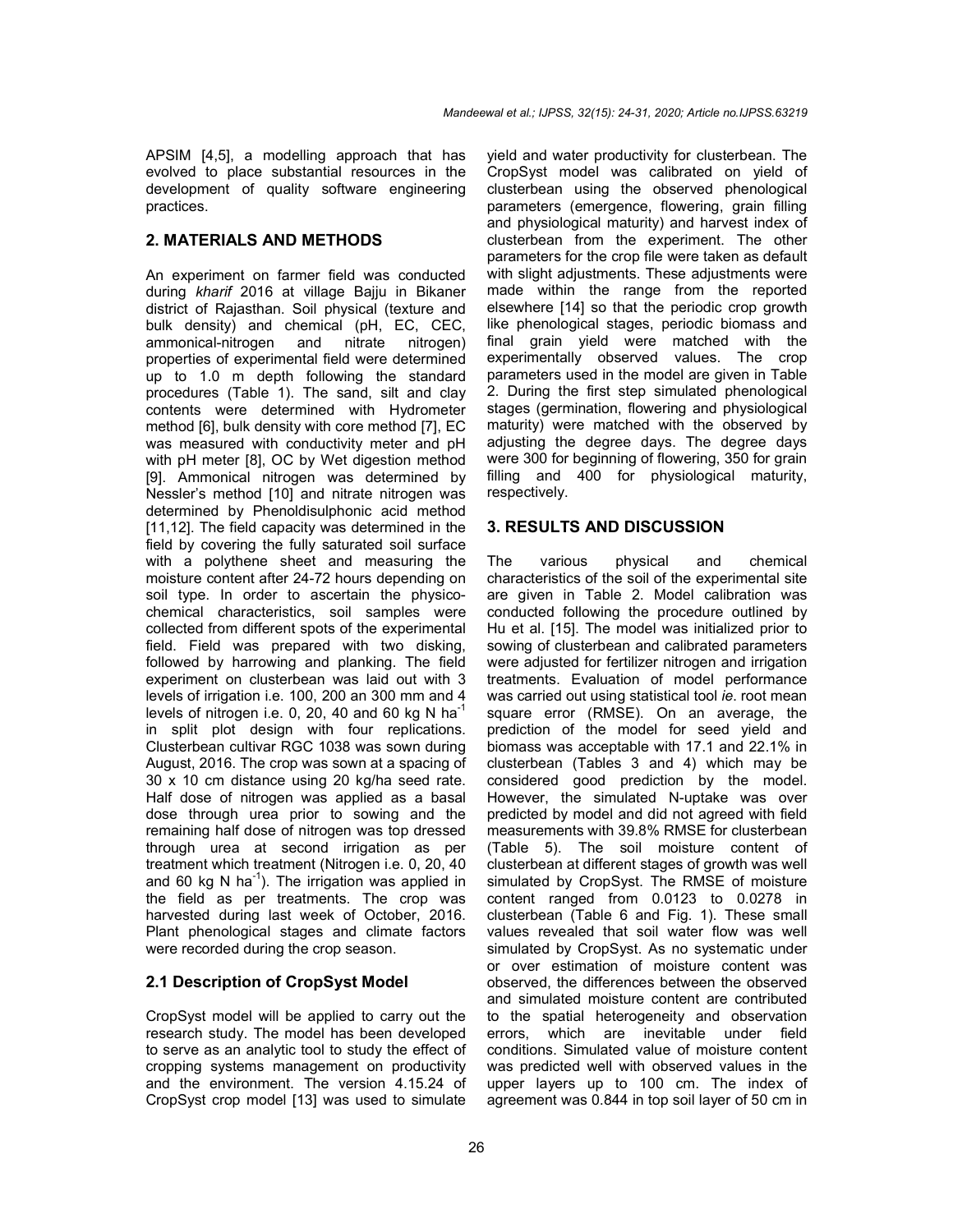clusterbean. The performance of CropSyst model was quiet satisfactory at low levels of nitrogen, *i.e*. 0 kg/ha and 20 kg/ha whereas there was some deviation between observed and simulated values in the response of CropSyst model to higher dose of nitrogen 60 kg N/ha for all parameters, *viz*. economic and biomass yield. This deviation in the experimental values at

higher levels of nitrogen for economic and biomass yield might be due to reduction in N losses in the form of  $NH<sub>3</sub>$  volatilization [16] and also due to depletion in the form of exchangeable NH<sub>4</sub><sup>+</sup> N because of vigorous growth rate at vegetative stage of crop which tend to increase the rate of N uptake [17]. These characteristics of crops might not have been captured in the model

| Soil parameters                   |          |       | Depth (cm) |       |        |  |
|-----------------------------------|----------|-------|------------|-------|--------|--|
|                                   | $0 - 15$ | 15-30 | $30 - 45$  | 45-60 | 60-100 |  |
| Sand (%)                          | 86.3     | 85.7  | 84.9       | 84.3  | 83.7   |  |
| Clay $(\%)$                       | 5.9      | 6.1   | 6.4        | 6.6   | 6.9    |  |
| Silt $(\%)$                       | 7.8      | 8.2   | 8.7        | 9.1   | 9.4    |  |
| Bulk density (g $cm^{-3}$ )       | 1.56     | 1.57  | 1.58       | 1.58  | 1.58   |  |
| CEC (cmol $kg^{-1}$ )             | 3.1      | 3.4   | 3.5        | 3.9   | 4.1    |  |
| pH                                | 8.1      | 8.1   | 8.0        | 8.1   | 8.0    |  |
| PWP $(m^3 m^3)$<br>FC $(m^3 m^3)$ | 0.074    | 0.076 | 0.079      | 0.081 | 0.083  |  |
|                                   | 0.152    | 0.155 | 0.159      | 0.161 | 0.163  |  |
| Water content $(m^3 m^3)$         | 0.143    | 0.145 | 0.148      | 0.153 | 0.157  |  |
| $NO3-N$ (kg N ha <sup>-1</sup> )  | 14.2     | 12.3  | 10.7       | 8.7   | 8.2    |  |
| $NH_4-N$ (kg N ha <sup>-1</sup> ) | 20.5     | 17.1  | 16.4       | 15.6  | 14.5   |  |
| SOM (%)                           | 0.130    | 0.110 | 0.095      | 0.080 | 0.060  |  |
| $EC$ (dS m <sup>-1</sup> )        | 0.175    | 0.170 | 0.160      | 0.155 | 0.147  |  |

|  |  |  |  |  |  | Table 1. General characteristics of the soil before sowing of clusterbean crop |
|--|--|--|--|--|--|--------------------------------------------------------------------------------|
|--|--|--|--|--|--|--------------------------------------------------------------------------------|

|  |  | Table 2. Crop parameters from the experiment used for calibration of clusterbean |
|--|--|----------------------------------------------------------------------------------|
|--|--|----------------------------------------------------------------------------------|

| <b>Parameters</b>                                              | Value   | Unit                  |
|----------------------------------------------------------------|---------|-----------------------|
| <b>Thermal time accumulation</b>                               |         |                       |
| Base temperature                                               | 12      | $^{\circ}$ C          |
| Cutoff temperature                                             | 30      | $^{\circ}$ C          |
| Phenology                                                      |         |                       |
| Degree days emergence                                          | 80      | $\overline{C}$ days   |
| Degree days maximum rooting depth                              | 150     | °C days               |
| Degree days end of vegetative growth                           | 200     | °C days               |
| Degree days begin flowering                                    | 300     | °C days               |
| Degree days begin filling                                      | 350     | °C days               |
| Degree days physiological maturity                             | 400     | °C days               |
| Canopy growth                                                  |         |                       |
| Initial green leaf area index                                  | 0.011   | $m2 m-2$              |
| Maximum expected LAI                                           | 3.0     | $m2 m-2$              |
| Specific leaf area, SLA                                        | 28      | $m2$ kg <sup>-1</sup> |
| Fraction of max. LAI at physiological maturity                 | 0.80    |                       |
| Leaf/stem partition coefficient, SLP                           | 1.40    |                       |
| Leaf water potential that begins reduction of canopy expansion | $-800$  | $J$ kg <sup>-1</sup>  |
| Leaf water potential that stops canopy expansion               | $-1200$ | $J$ kg <sup>-1</sup>  |
| <b>Harvest</b>                                                 |         |                       |
| Unstressed harvest index (HI)                                  | 0.33    |                       |
| Biomass translocation to grain fraction                        | 0.23    |                       |
| Root                                                           |         |                       |
| Maximum rooting depth                                          | 1.3     | m                     |
| Root length per unit root mass                                 | 90      | $m$ kg <sup>-1</sup>  |
| Max. surface root density at full rooting depth                | 3.0     | cm $cm^{-3}$          |
| Curvature of root density distribution                         | 2.0     |                       |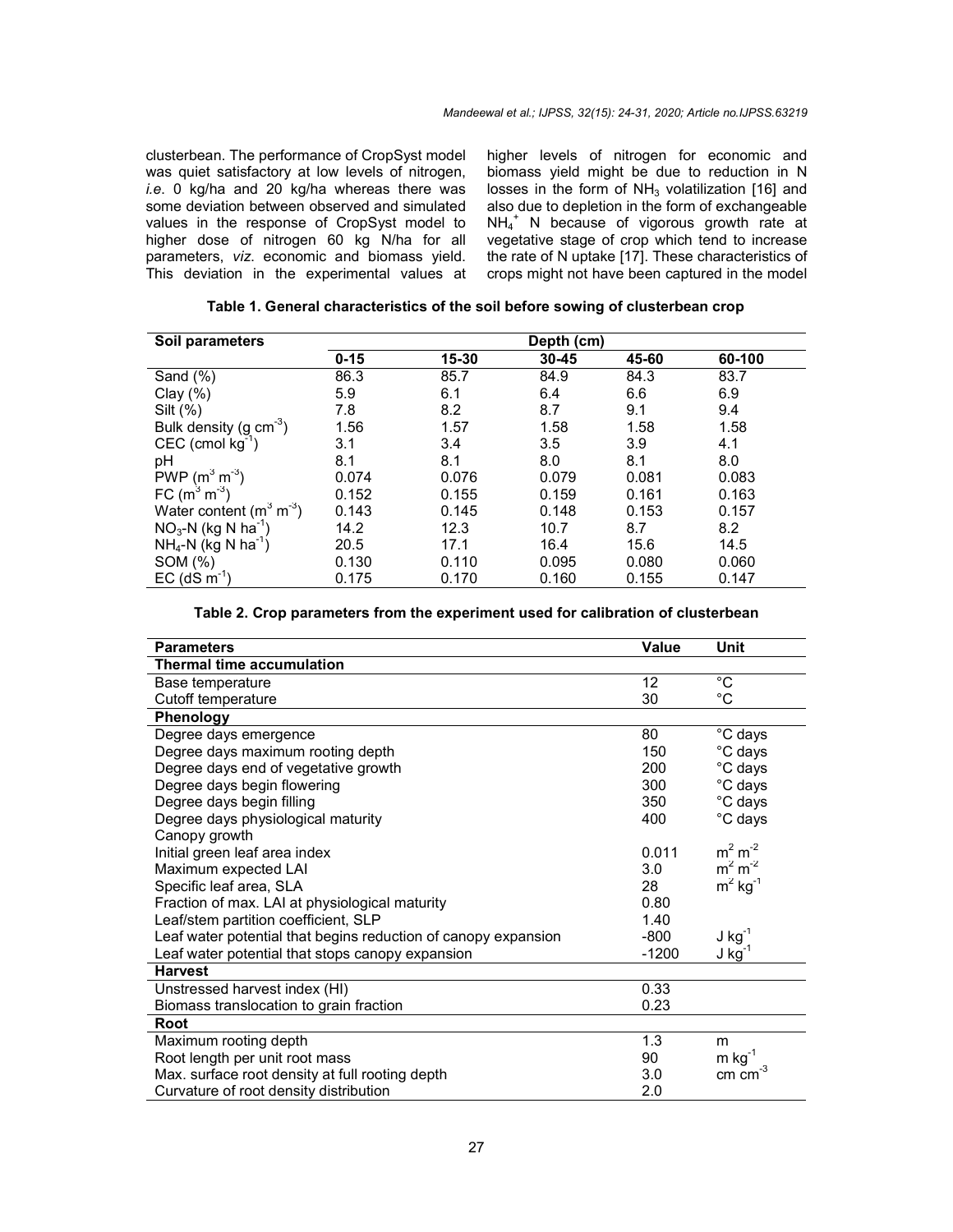due to which simulated values were underestimated at higher levels of N *i.e*. 60 kg N/ha for both the estimated parameters, *viz*. economic yield and biomass.

### **Table 3. Comparison of observed and simulated seed yield (kg/ha) of clusterbean using CropSyst model**

| <b>Nitrogen levels</b> | Irrigation levels (mm) |                 |      |      |                  |      |  |
|------------------------|------------------------|-----------------|------|------|------------------|------|--|
| $(kg ha-1)$            |                        | <b>Observed</b> |      |      | <b>Simulated</b> |      |  |
|                        | 100                    | 200             | 300  | 100  | 200              | 300  |  |
| 0                      | 594                    | 696             | 738  | 651  | 653              | 692  |  |
| 20                     | 725                    | 878             | 1016 | 659  | 1049             | 958  |  |
| 40                     | 758                    | 1079            | 1152 | 1072 | 1125             | 1073 |  |
| 60                     | 778                    | 1150            | 1165 | 1135 | 1180             | 1180 |  |
| <b>RMSE</b> (%)        | 17.1                   |                 |      |      |                  |      |  |

### **Table 4. Comparison of observed and simulated biomass yield (kg/ha) of clusterbean using CropSyst model**

| <b>Nitrogen levels</b> |                 | Irrigation levels (mm) |      |                  |      |      |  |  |
|------------------------|-----------------|------------------------|------|------------------|------|------|--|--|
| $(kg ha-1)$            | <b>Observed</b> |                        |      | <b>Simulated</b> |      |      |  |  |
|                        | 100             | 200                    | 300  | 100              | 200  | 300  |  |  |
| 0                      | 2515            | 2496                   | 2648 | 3111             | 3120 | 3234 |  |  |
| 20                     | 2598            | 3149                   | 3642 | 3150             | 4018 | 3754 |  |  |
| 40                     | 2719            | 3868                   | 4129 | 4078             | 4196 | 4079 |  |  |
| 60                     | 2790            | 4124                   | 4247 | 4219             | 4287 | 4287 |  |  |
| <b>RMSE</b> (%)        | 22.1            |                        |      |                  |      |      |  |  |

#### **Table 5. Comparison of observed and simulated N uptake (kg/ha) of clusterbean using CropSyst model**

| <b>Nitrogen levels</b> |      | Irrigation levels (mm) |      |      |                  |      |  |  |
|------------------------|------|------------------------|------|------|------------------|------|--|--|
| $(kg ha-1)$            |      | <b>Observed</b>        |      |      | <b>Simulated</b> |      |  |  |
|                        | 100  | 200                    | 300  | 100  | 200              | 300  |  |  |
|                        | 25.1 | 26.5                   | 27.5 | 32.2 | 31.5             | 32.7 |  |  |
| 20                     | 31.0 | 36.3                   | 43.2 | 34.9 | 36.3             | 35.5 |  |  |
| 40                     | 33.6 | 50.3                   | 53.5 | 45.3 | 38.9             | 40.2 |  |  |
| 60                     | 34.4 | 54.6                   | 55.3 | 45.6 | 40.6             | 37.8 |  |  |
| <b>RMSE</b> (%)        | 39.8 |                        |      |      |                  |      |  |  |

## **Table 6. Quantitative measures of model performance for soil moisture of clusterbean for calibration**

| Soil layer (cm) | <b>RMSE</b> | RRMSE (%) | <b>Correlation</b><br>coefficient | Index of agreement |
|-----------------|-------------|-----------|-----------------------------------|--------------------|
| $0 - 100$       | 0.0186      | 14.1      | 0.856                             | 0.914              |
| $0 - 10$        | 0.0278      | 25.2      | 0.597                             | 0.712              |
| $10 - 20$       | 0.0244      | 20.6      | 0.664                             | 0.777              |
| $20 - 30$       | 0.0200      | 16.3      | 0.828                             | 0.869              |
| $30 - 40$       | 0.0171      | 13.5      | 0.859                             | 0.919              |
| 40-50           | 0.0148      | 11.3      | 0.906                             | 0.945              |
| 50-60           | 0.0138      | 10.4      | 0.930                             | 0.955              |
| 60-70           | 0.0123      | 9.1       | 0.953                             | 0.964              |
| 70-80           | 0.0125      | 9.1       | 0.968                             | 0.963              |
| 80-90           | 0.0140      | 10.0      | 0.966                             | 0.955              |
| 90-100          | 0.0216      | 13.5      | 0.814                             | 0.791              |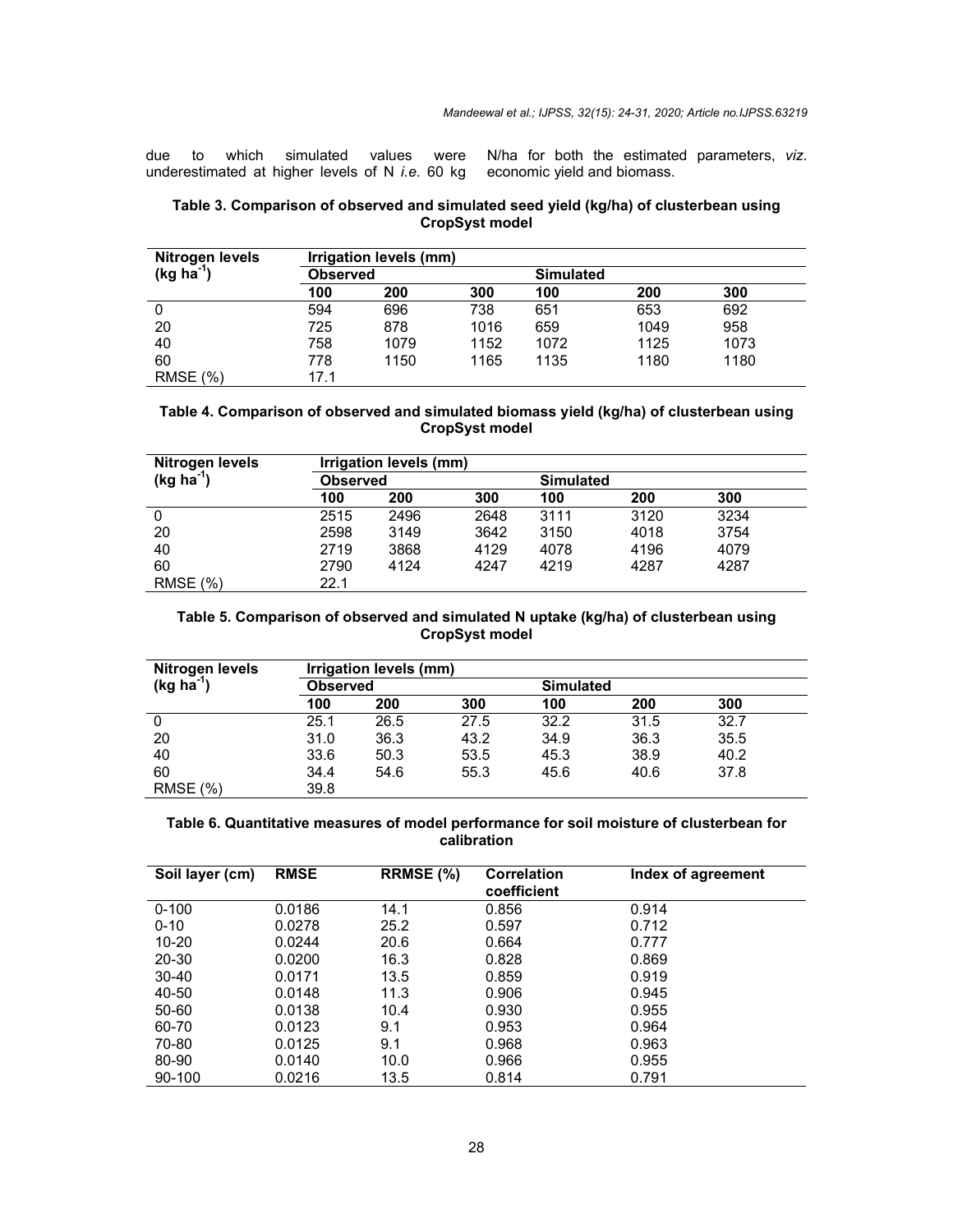

*Mandeewal et al.; IJPSS, 32(15): 24-31, 2020; Article no.IJPSS.63219*

**Fig. 1. Observed and simulated soil moisture content (θ) under clusterbean**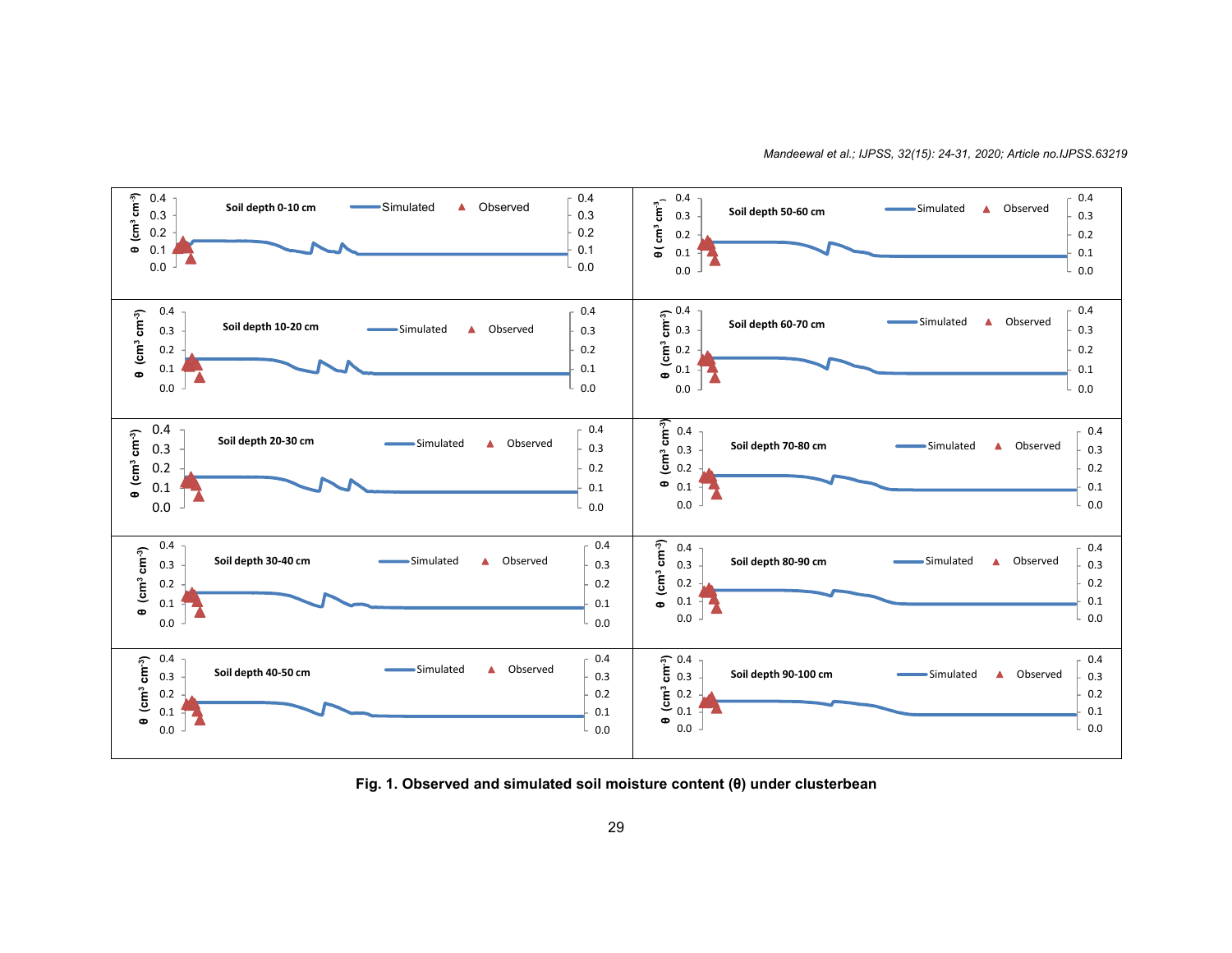The model responded well to limited levels of irrigation with significant *r* values between observed and predicted. CropSyst model did not take into account the effect of pre sowing irrigation on the economic and biomass yield of.<br>This parameter might not have been parameter might not have been incorporated in the model due to which the predicted values of economic yield and biomass at 0 and 40 kg N/ha levels are more or less equal whereas in actual field condition, pre-and postsowing irrigation had a significant difference in economic yield of crops. The RMSE for economic and biomass yield was 0.15 t/ha and 0.71 t/ha which was 17.1 and 22.1% of the experimental mean, respectively, for clusterbean. These low values of RMSE indicated that the CropSyst model is accurate at predicting yield and biomass for clusterbean. Also, the higher *r* values for biomass and economic yield showed that the model is fit for predicting these two initial parameters for clusterbean, whereas the model over estimated N uptake.

# **4. CONCLUSION**

Based on the results of one year experimentation, it may be inferred that water deficit and nitrogen availability are the important parameter for deciding the productivity of clusterbean in arid environment. In the present study irrigation of 200 mm with 40 kg N ha<sup>-1</sup> in clusterbean was found most promising for getting higher yield. CropSyst model predicted the aboveground biomass, economic yield and moisture content accurately. Since, the model over estimated N-uptake, hence fine tuning is required in this regard. However, over all, it may be inferred that the CropSyst model could be applied to predict yield and biomass of clusterbean in irrigated north–western plain zone of Rajasthan in different management practices.

## **COMPETING INTERESTS**

Authors have declared that no competing interests exist.

## **REFERENCES**

1. Singh R, Jhorar RK, Vandam JC, Feddes RA. Distributed ecohydrological modelling to evaluate the performance of irrigation systems in Sirsa district. India II: Impact of viable water management scenarios. Journal of Hydrology. 2006; 329:714–723.

- 2. Stockle CO, Nelson R. ClimGen, manual, Biological Systems Engineering Department, Washington State University, Pullman, WA*.* 1999;28.
- 3. Kumar R, Yadav RS, Yadava ND, Kumawat Amit, Nangia V, Glazirina M, Rathore VS, Soni ML, Birbal. Evaluation of CropSyst model for clusterbean under hot arid condition. Legume Research. 2016; 39(5):774-779.
- 4. McCrown RL, Hammer GL, Hargreaves JNG. APSIM: A novel software system for model development, model testing, and simulation in agricultural systems research. Agric Syst. 1996;100:87-97.
- 5. Keating P, Cho T, Fougeron C, Hsu CS. Domain-initial strengthening in four languages. In J. Local, R. Ogden & R. Temple (Eds.), Phonetic Interpretation: Papers in Laboratory Phonology VI. 2003; 143-161.
- 6. Bouyoucos HJ. A hydrometer method for the determination of textural class of soils. Tech. Bult. 132, Michigan state coll. Agr. Exp. Sta. 1962;1-38.
- 7. Blake GR, Hartge, KH. Bulk Density. In A. Klute (ed.) Methods of soil analysis. Part 1 - Physical and mineralogical methods second edition. American Society of Agronomy, Madison WI; 1986.
- 8. Richards LA. Diagnosis and improvement of saline and alkali soil. USDA Hand Book. 1954;60.
- 9. Walkley A, Black IA. Rapid titration method for organic carbon of soils. Soil Science. 1934;37:29-32.
- 10. Peech M, Alexander LT, Dean LA, Reed JF. Methods of soil analysis for soilfertility investigations. U.S. Department Agricultural Circular. 1947;25:757.
- 11. Harper HJ. The accurate determination of nitrates in soils. Ind. Eng. Chem. 1924;16: 180-183.
- 12. Prince AL. Determination of total nitrogen, ammonia, nitrates, and nitrites in soils. Soil Science. 1945;59:47-52.
- 13. Stockle CO, Ddonattelli M, Nelson R. CropSyst, a cropping system simulation model. Europian Journal of Agronomy. 2003;18:289-307.
- 14. Jalota SK, Sood A, Chahal GBS, Choudhary BU. Crop water productivity of cotton (*Gossypium hirsutum* L.) – wheat (*Triticum aestivum* L.) system as influenced by deficit irrigation, soil texture and precipitation. Agricultural Water Management. 2006;84:137–46.